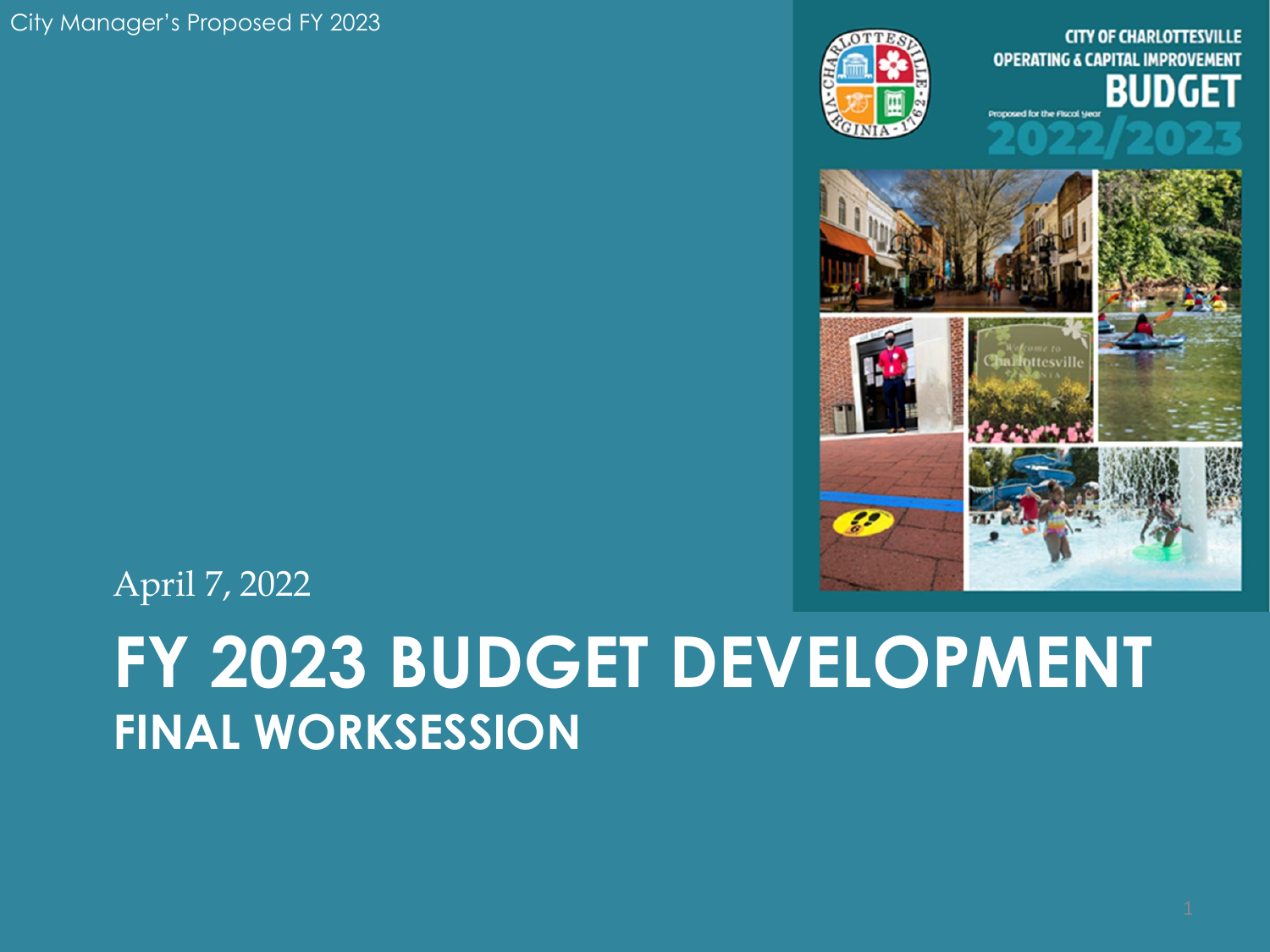## FY 2023 Revenue Amendments

#### Revised Projections

| Manager's Recommended FY 23 Revenue Estimates              | \$ | 216, 171, 432 |
|------------------------------------------------------------|----|---------------|
| <b>Amendments to FY 23 Revenue Estimates</b>               |    |               |
| Decrease Revenues                                          |    |               |
| <b>Taxes</b>                                               |    |               |
| Real Estate Tax (\$0.10 Tax increase)                      |    | (9,207,167)   |
| Virginia Communications Sales and Use Tax                  |    | (75,000)      |
| <b>Increase Revenues</b>                                   |    |               |
| <b>Taxes</b>                                               |    |               |
| Personal Property Tax (using current rate of \$4.20/\$100) |    | 2,000,000     |
| <b>Utility Taxes</b>                                       |    | 100,000       |
| Sales & Use Tax                                            |    | 900,000       |
| <b>Transient Room Tax</b>                                  |    | 500,000       |
| Meals Tax                                                  |    | 25,026        |
| <b>Licenses and Permits</b>                                |    |               |
| <b>Business &amp; Professional Licenses</b>                |    | 300,000       |
|                                                            |    |               |
| <b>Total Revenue Amendments</b>                            | S  | (5,457,141)   |
| <b>Total Amended FY 23 General Fund Revenue Estimates</b>  |    | 210,714,291   |

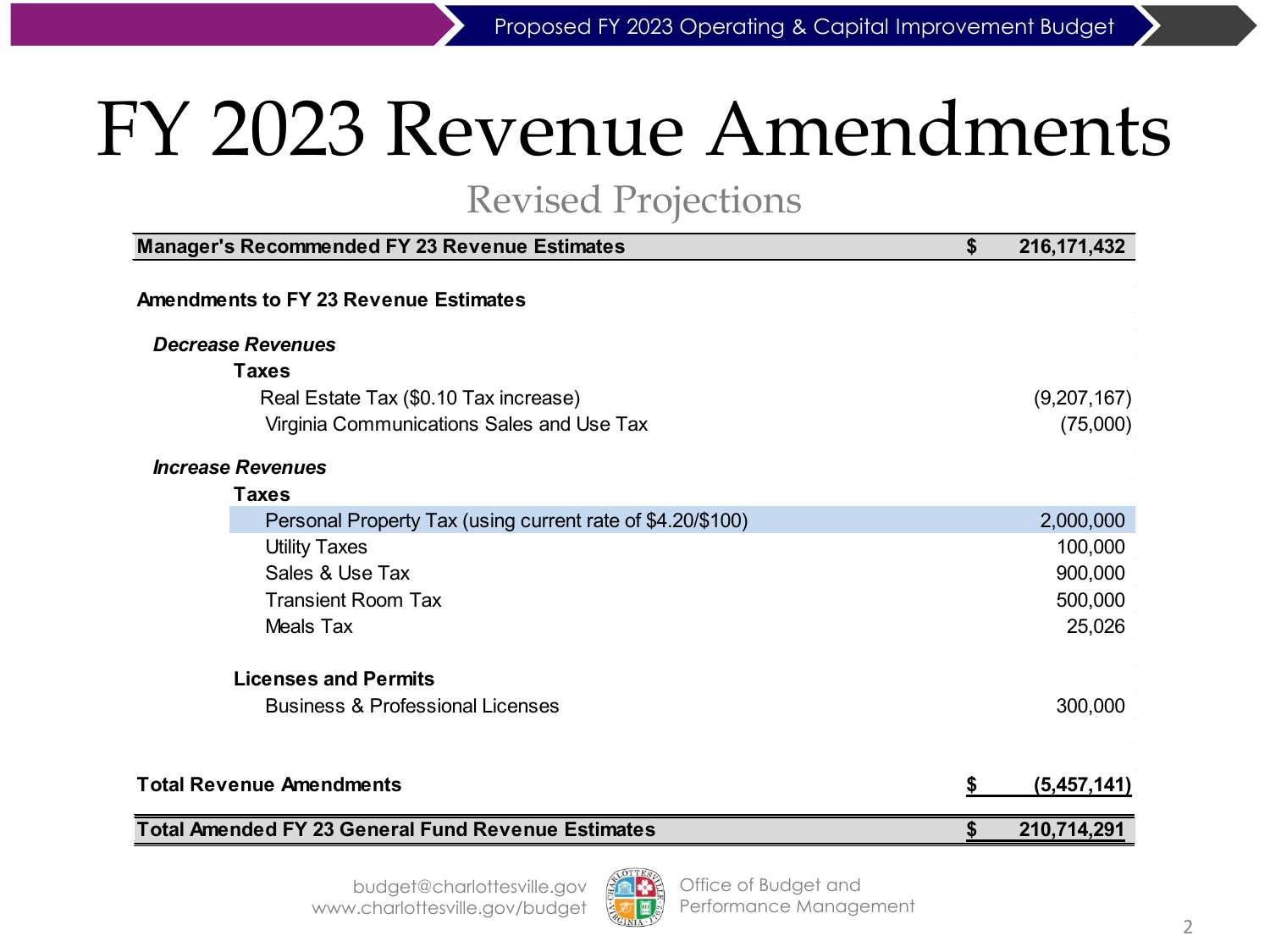# Potential CIP Amendments

### School Reconfiguration Project

|                                                                             |     | <b>Debt Scenarios</b> |      |                       |
|-----------------------------------------------------------------------------|-----|-----------------------|------|-----------------------|
| Bond Funding Scenarios for School Reconfiguration                           | \$  | 54,000,000            | \$   | 50,000,000            |
| <b>Potential Additional Cash Funding</b>                                    |     |                       |      |                       |
| FY 2021 Year-End Surplus                                                    | \$  | 6,700,000             | -\$  | 6,700,000             |
| <b>Potential ARP Funding from Schools</b>                                   | \$  | 7,500,000             | \$   | 7,500,000             |
| <b>Other Cash Source</b>                                                    | \$  | 600,000               | \$   | 4,600,000             |
| Total Other Cash Sources Identified to Date                                 | - Ś | 14,800,000            | \$   | 18,800,000            |
|                                                                             |     |                       |      |                       |
| <b>Total Project Funding</b>                                                | - S | 68,800,000            | \$   | 68,800,000            |
|                                                                             |     |                       |      |                       |
| Annual Incremental Debt Service Transfer Increase - 3 years                 | \$  | 1,947,112             | - \$ | 1,855,154             |
| Lump Sum Debt Service Transfer Increase<br>FY 2023 Tax Increase Equivalent* | \$  | 5,101,674<br>\$0.0550 | -\$  | 4,869,779<br>\$0.0525 |

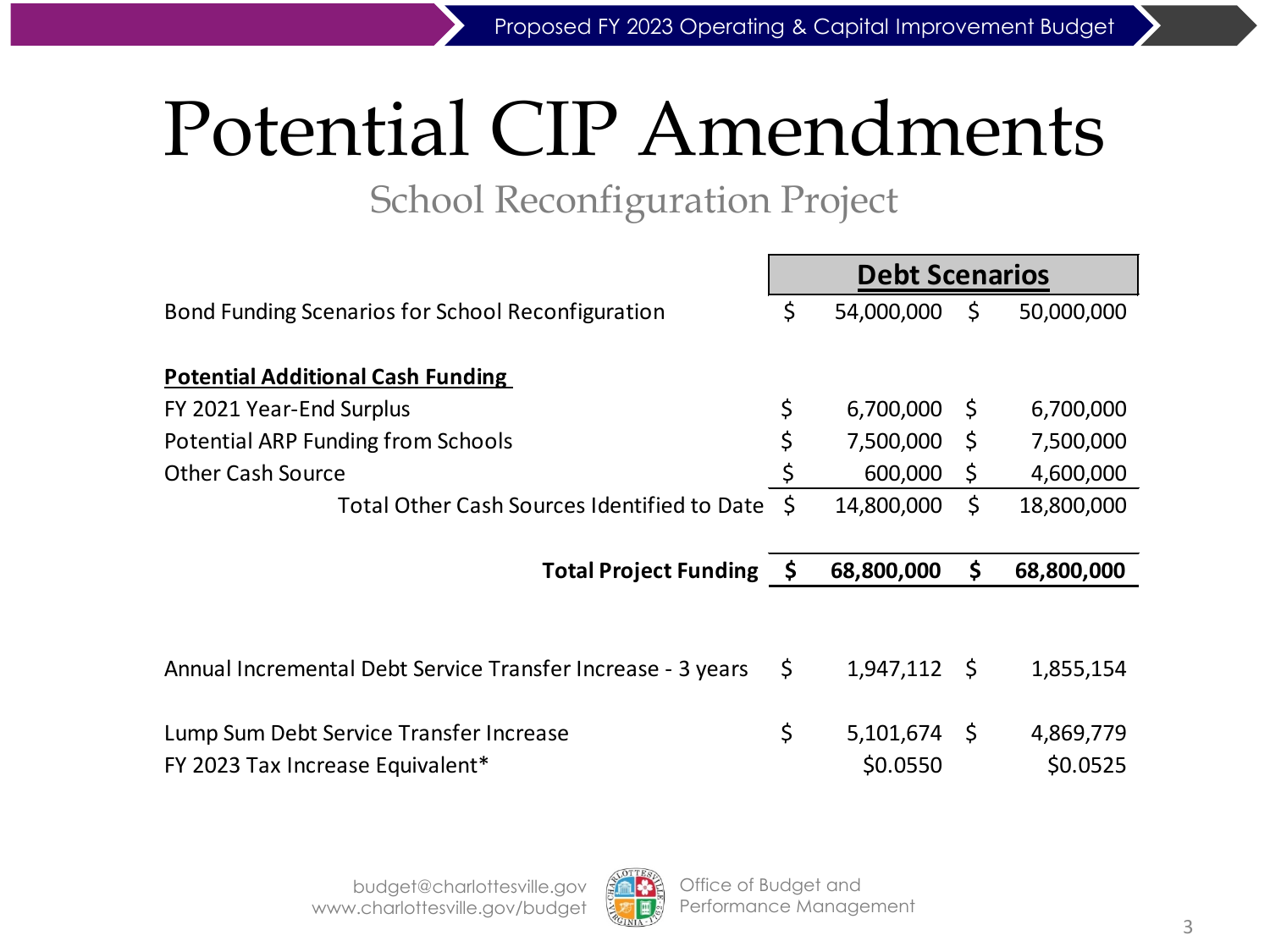# Potential CIP Amendments

### Council Considerations

### +\$4.9M Transportation and Access

- Stribling Avenue Sidewalk
- Meadowcreek Trail Section 3



• School Reconfiguration Project – from \$75M to \$68.8M

### +\$4.95M Affordable Housing

- PHA MACAA Apartments \$3M
- PHA Park Street Apartments \$1.95M

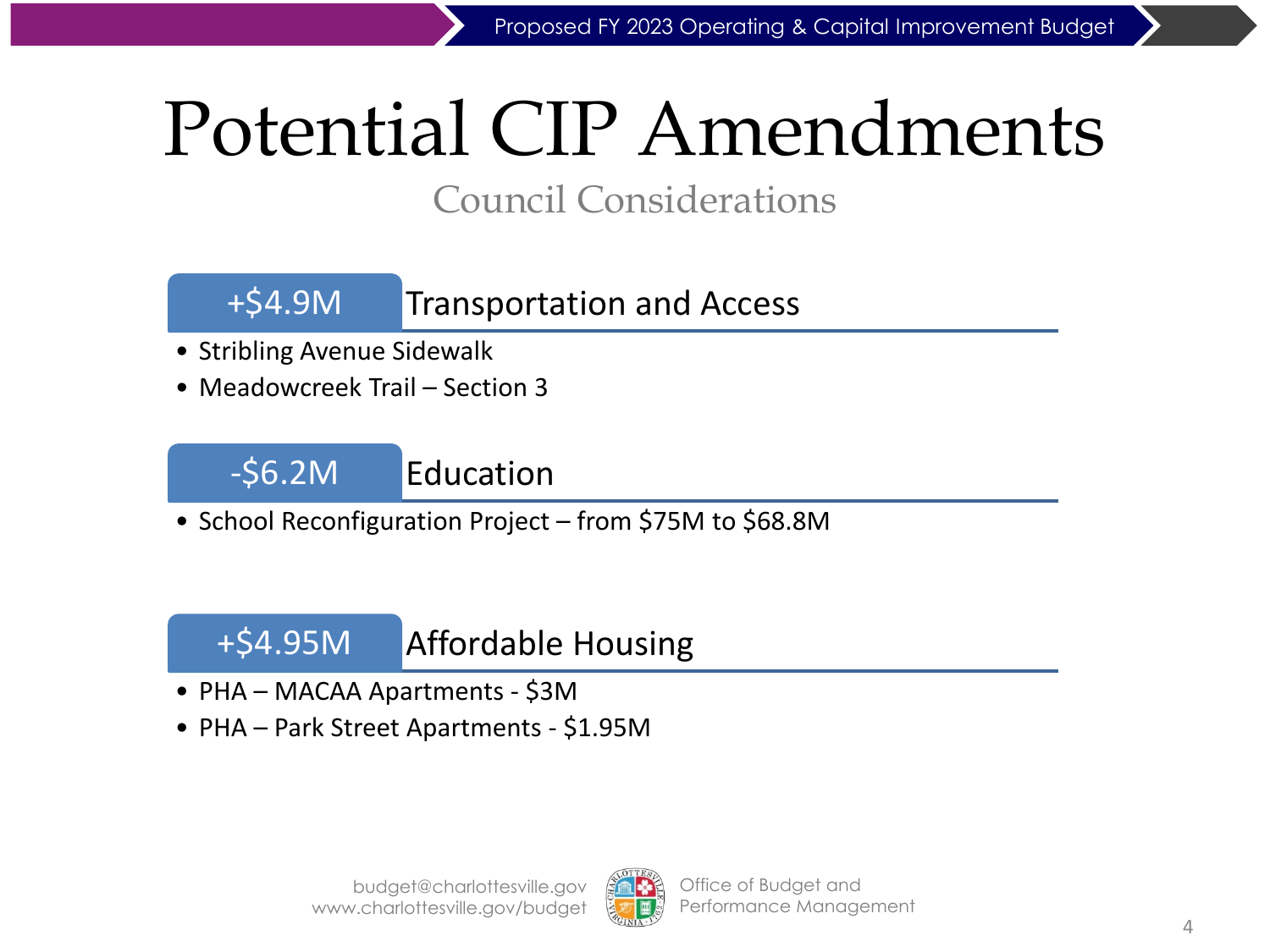## Budget Calendar

## **April 12: Budget Approval** by City Council, 5:30pm

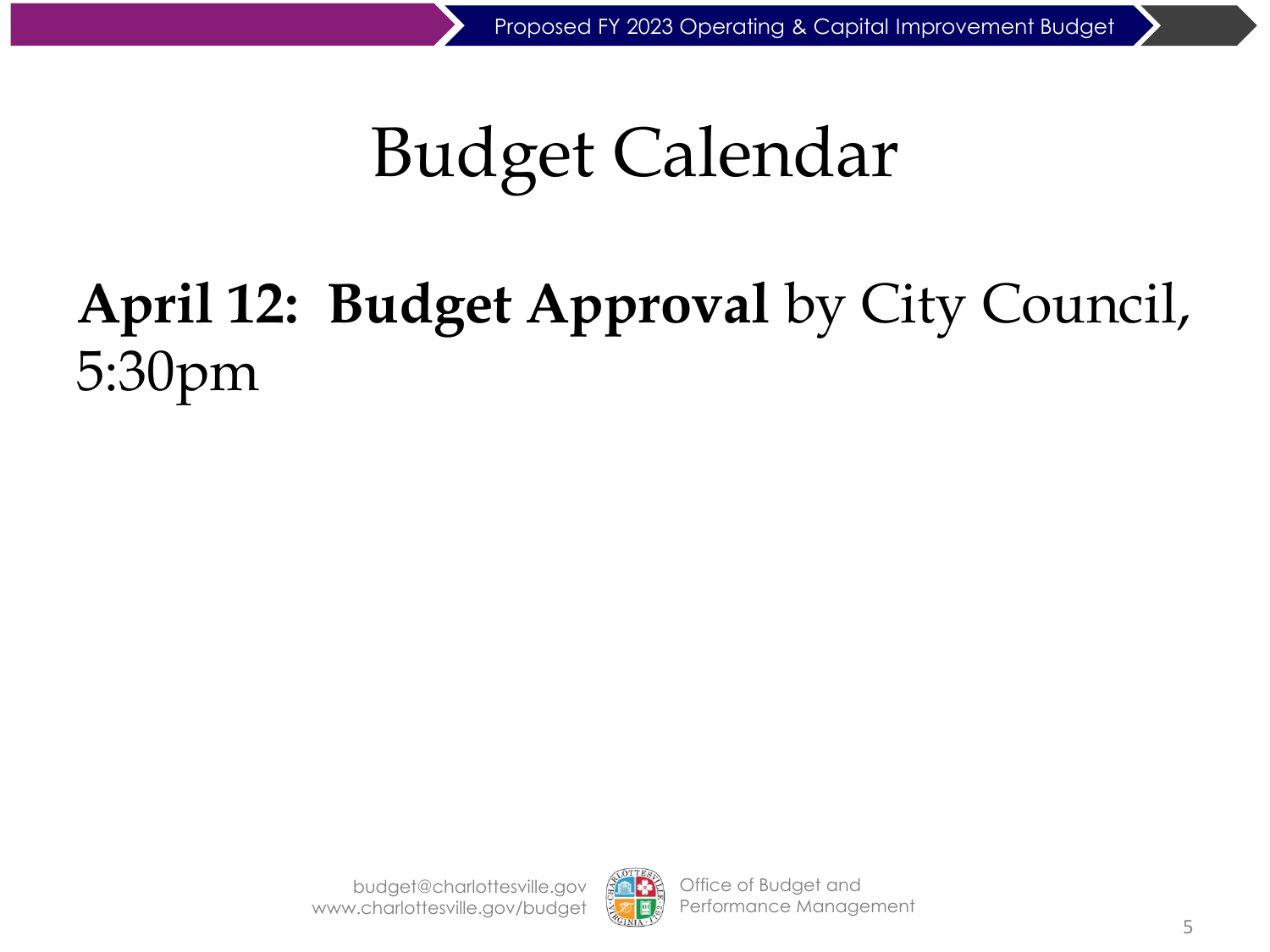#### **Council Amendment Considerations**

| <b>Council Approval Date</b>                                                | <b>April 12, 2022</b>        | Anytime                   | November/December 2022                                    |
|-----------------------------------------------------------------------------|------------------------------|---------------------------|-----------------------------------------------------------|
|                                                                             | FY 2023<br><b>Amendments</b> | <b>CIP</b><br>Contingency | <b>PROJECTED FY 2022</b><br><b>Revenue Budget Surplus</b> |
| <b>Potential Funding Available (assumes NO change in current tax rates)</b> | $3,750,026$ \$               | 11,433,191 \$             | 12,440,304                                                |
| <b>Remaining Balance - after allocations noted below \$</b>                 |                              | $\sim$                    | 670,271                                                   |

|  | <b>Tax Changes</b> |  |
|--|--------------------|--|
|  |                    |  |

| Small Increase in lodging Tax - Council Action Required - did not advertise therefore this would be  |             |  |
|------------------------------------------------------------------------------------------------------|-------------|--|
| a future consideration                                                                               |             |  |
| Personal Property Tax Rate - No Change -ASSUMED - \$2M already included in \$3.75M above             |             |  |
| Personal Property Tax Rate Change - \$1M revenue increase - Council Action Required to reduce        |             |  |
| the rate, \$1M Budget Amendment reducing \$3.75M above                                               |             |  |
| Personal Property Tax Rate Change - Equalized as budgeted - Council Action Required to reduce        |             |  |
| the rate, no budget amendment needed                                                                 |             |  |
| Increased Real Estate Tax (\$0.01 to \$0.03) - Council Action Required - would allocate a portion of |             |  |
| the \$9.2M currently unallocated currently in the budget and reduce the total General Fund           |             |  |
| Budget by any amount not allocated. No change for Column B and an increase for the expected          |             |  |
| surplus amount in Column D.                                                                          | (925,000)   |  |
| Increased Meals Tax - Council Action Required - would increase \$3.75M in Column B by \$1.2M for     |             |  |
| a total \$4.95M that could be used to amend the FY 2023 budget                                       | (1,250,000) |  |
| Institution of a plastic bag tax - future consideration                                              |             |  |
|                                                                                                      |             |  |
| <b>Agency and VCF Changes</b>                                                                        |             |  |
| AHIP - additional funding                                                                            | 75,000      |  |
| PHAR Internship Program - additional funding                                                         | 10,050      |  |
| Jefferson School African American Hertitage Center - add'l funding                                   | 0.00        |  |
| Piedmont CASA - additional funding                                                                   | 3,500       |  |
| C4K - additional funding                                                                             | 0.00        |  |
| C4K - additional funding using ARPA                                                                  | 0.00        |  |
| Tree Commission - additional funding - xfer to CIP                                                   | 25,000      |  |
| CRHA - additional funding                                                                            | 0.00        |  |
| Need for declared use/designation of each increase                                                   | 0.00        |  |
| Public Defender - Additional Funding                                                                 | 20,000      |  |
| Additional Funding for ReadyKids Early Education Program                                             | 25,946      |  |
| Reimbursing CRHA for PILOT paid to the City - \$20k                                                  | 20,000      |  |
| Fully Fund Drug Court and Therapeutic Docket and make contractual                                    | 27,892      |  |
|                                                                                                      |             |  |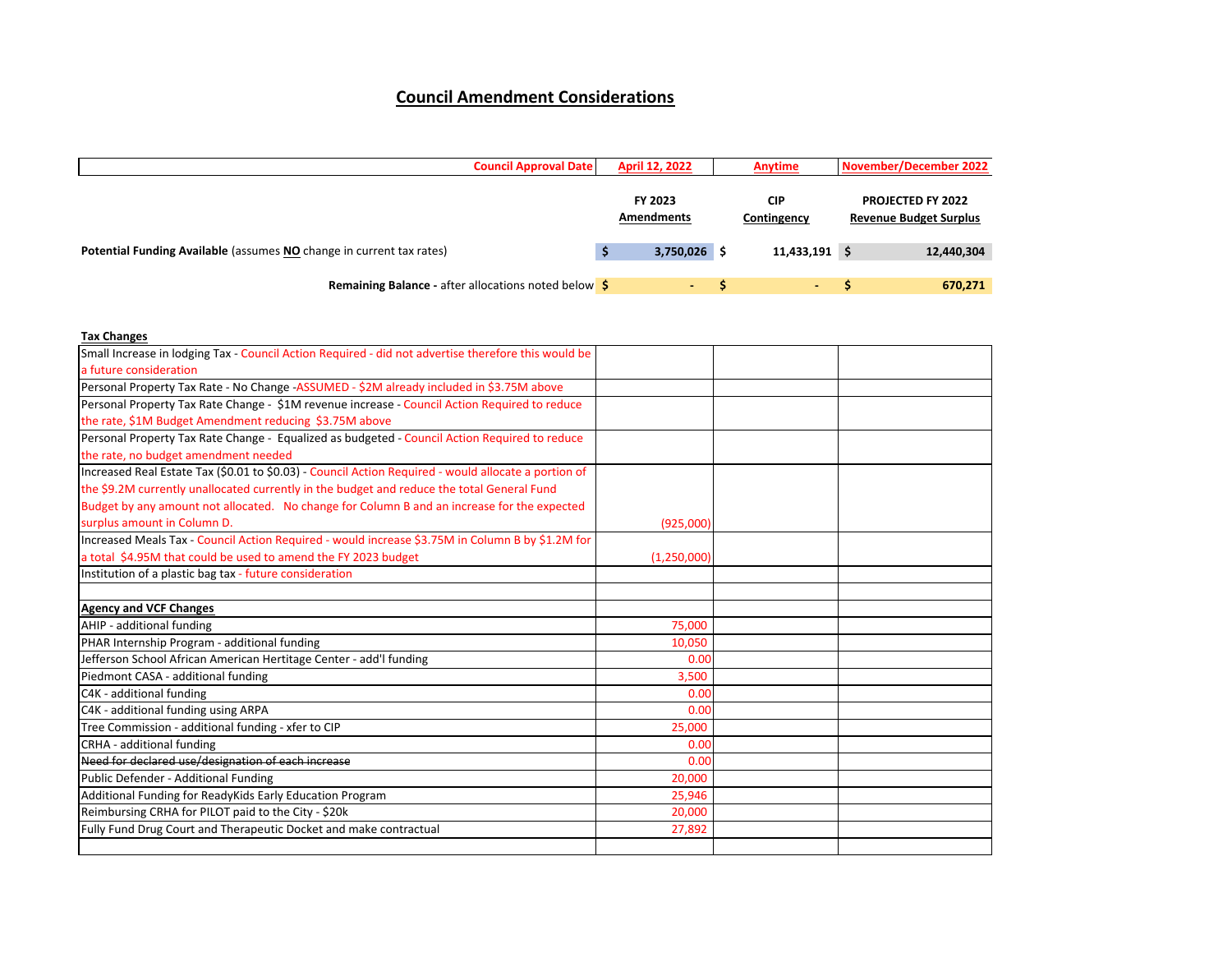#### **Council Amendment Considerations**

| <b>Council Approval Date</b>                                                            | April 12, 2022        | <b>Anytime</b>            | <b>November/December 2022</b>                             |
|-----------------------------------------------------------------------------------------|-----------------------|---------------------------|-----------------------------------------------------------|
|                                                                                         | FY 2023<br>Amendments | <b>CIP</b><br>Contingency | <b>PROJECTED FY 2022</b><br><b>Revenue Budget Surplus</b> |
| Potential Funding Available (assumes NO change in current tax rates)                    | \$<br>$3,750,026$ \$  | 11,433,191 \$             | 12,440,304                                                |
| <b>Remaining Balance - after allocations noted below \$</b>                             | $\blacksquare$        | \$<br>$\sim$              | 670,271<br>\$.                                            |
| <b>City Manager Amendments to FY 2023 Budget</b>                                        |                       |                           |                                                           |
| <b>The Paramount Theater</b>                                                            | 7,500                 |                           |                                                           |
| <b>Festival of Cultures</b>                                                             | (2, 160)              |                           |                                                           |
| <b>Housing Coordinator Position Upgrade</b>                                             | 55,514                |                           |                                                           |
| Procurement - Restore Funding for 1 FTE - Buyer                                         | 81,355                |                           |                                                           |
| Sheriff - Vehicle Replacement (1)                                                       | 46,500                |                           |                                                           |
| City Manager One-Time Considerations - FY 2022 Surplus Potentials                       |                       |                           |                                                           |
| DSS - Software Replacement - Foster Care Payments - City Match                          |                       |                           | 150,000                                                   |
| <b>Procurement eSourcing Software</b>                                                   |                       |                           | 100,000                                                   |
| 2 Additional Buses - Route 6 Equity Initiative                                          |                       |                           | 1,000,000                                                 |
| SAFER Grant Match - Adjusted for FY 22 Mid-year and FY 23 Proposed Merit                |                       |                           | 2,109,000                                                 |
| <b>CIP Considerations</b>                                                               |                       |                           |                                                           |
| \$68.8M School Reconfiguration with \$54M Bonds                                         |                       |                           |                                                           |
| \$68.8M School Reconfiguration with \$50M Bonds                                         |                       |                           |                                                           |
| \$68.8M School Reconfiguration with 3 year Debt Service Increase                        |                       |                           |                                                           |
| \$68.8M School Reconfiguration with 1 time tax increase for Debt Service Increase       |                       |                           |                                                           |
| Meadow Creek Trail - ARPA potential?                                                    |                       |                           |                                                           |
| Inflationary Increases for the cost of CIP                                              |                       |                           |                                                           |
| <b>City Manager Presented Scenario - March 31st</b>                                     |                       |                           |                                                           |
| School Reconfiguration - \$54M Bond Scenario (1st year of Add'l Debt Service)           | 1,947,112             |                           |                                                           |
| School Reconfiguration - \$54M Bond Scenario (Cash Contribution - FY 2021 Surplus)      |                       | 6,700,000                 |                                                           |
| School Reconfiguration - \$54M Bond Scenario (Additional Cash Needed to get to \$68.8M) |                       |                           | 600,000                                                   |
| School Reconfiguration - \$54M Bond Scenario (Years 2 of Add'l Debt Service)            |                       |                           | 1,947,112                                                 |
| School Reconfiguration - \$54M Bond Scenario (Years 3 of Add'l Debt Service)            |                       |                           | 1,947,112                                                 |
| PHA Projects - Cash Funded                                                              |                       | 4,733,191                 | 216,809                                                   |
| <b>Meadowcreek Trail - Section 3</b>                                                    |                       |                           | 700,000                                                   |
|                                                                                         |                       |                           |                                                           |
| <b>Internal Capacity</b>                                                                |                       |                           |                                                           |
| CAT - additional funding 30 minute routes                                               |                       |                           | 2.000.000                                                 |